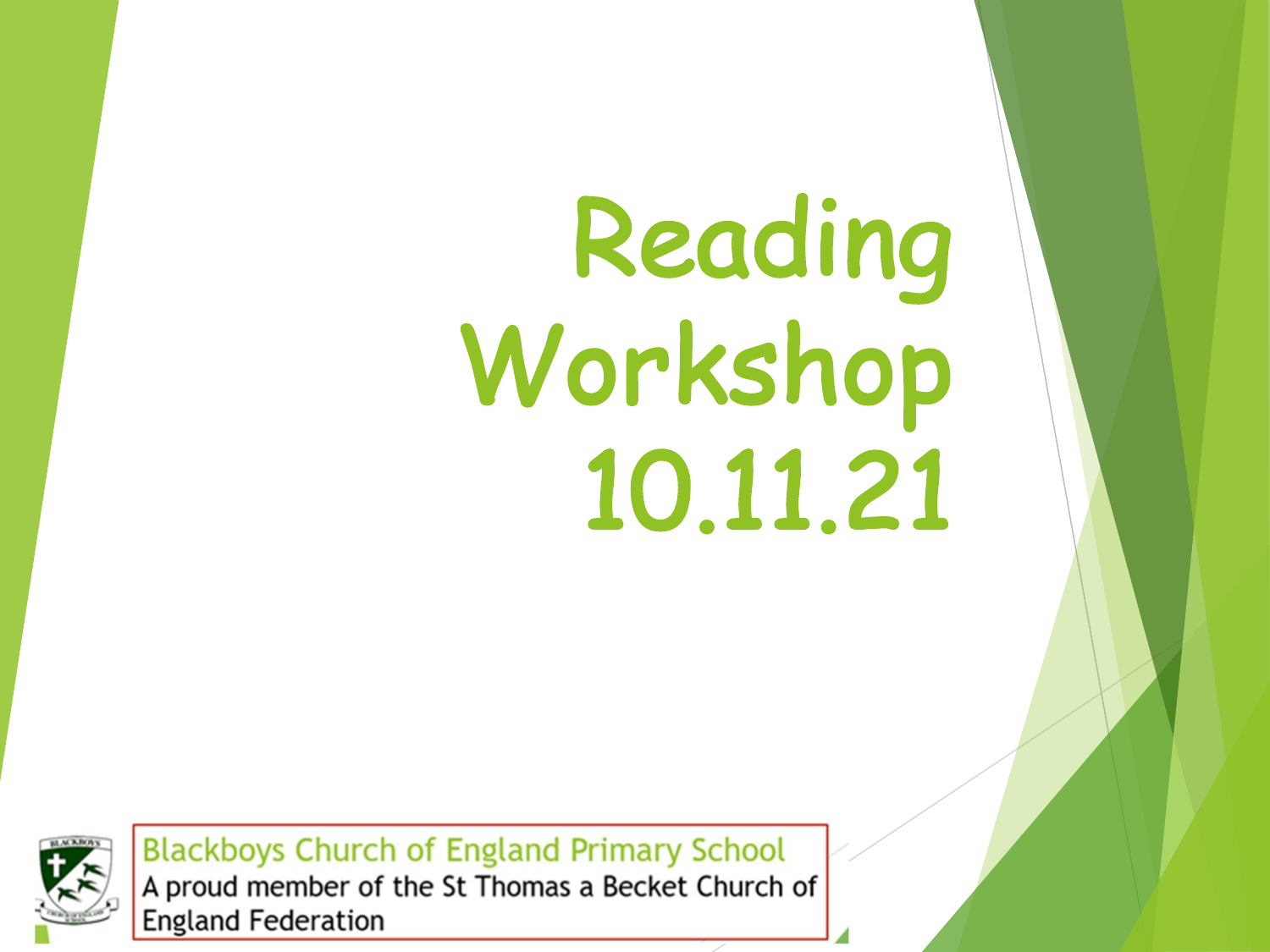#### Aims of the session

- $\blacktriangleright$  To help you understand how children learn to read and the skills they need.
- $\blacktriangleright$  To help give you strategies when helping your child at home.
- $\blacktriangleright$  By reading with your child, you;
- $\blacktriangleright$  Stimulate imagination
- $\blacktriangleright$  Help develop language
- $\blacktriangleright$  Help develop communication skills
- $\blacktriangleright$  Demonstrate that reading is important

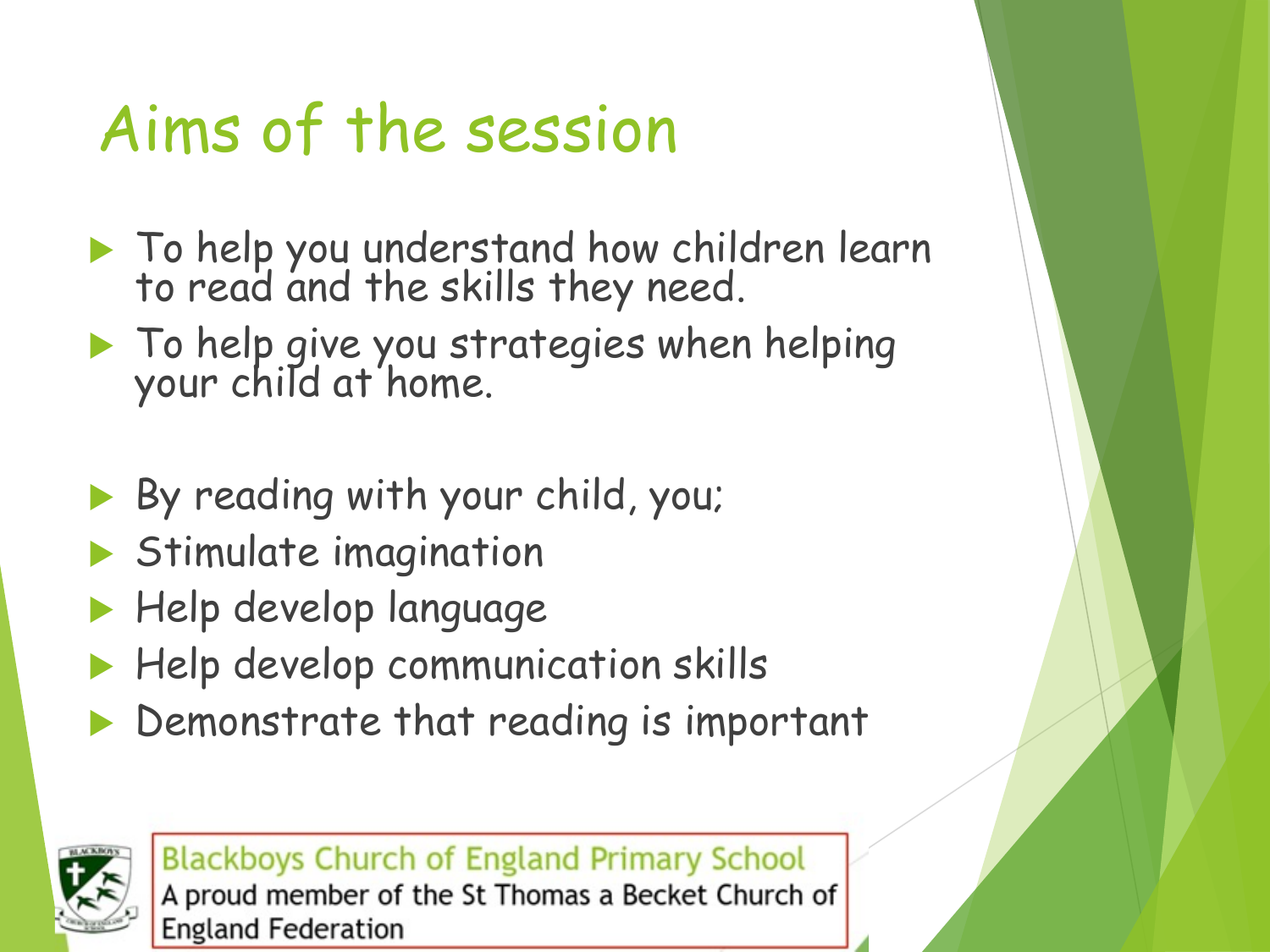# Reading requires two skills

#### $\blacktriangleright$  Word reading

- Phonics and word recognition
- $\blacktriangleright$  The ability to recognise words presented sentences and texts
- $\blacktriangleright$  The ability to blend letter sounds (phonemes) together to read.

#### $\blacktriangleright$  Understanding

- $\blacktriangleright$  The ability to understand the meaning of the words and sentences in a text.
- $\blacktriangleright$  The ability to understand the ideas, information and themes in a text.
- If a child understands what they hear, they will understand the same information when they read.

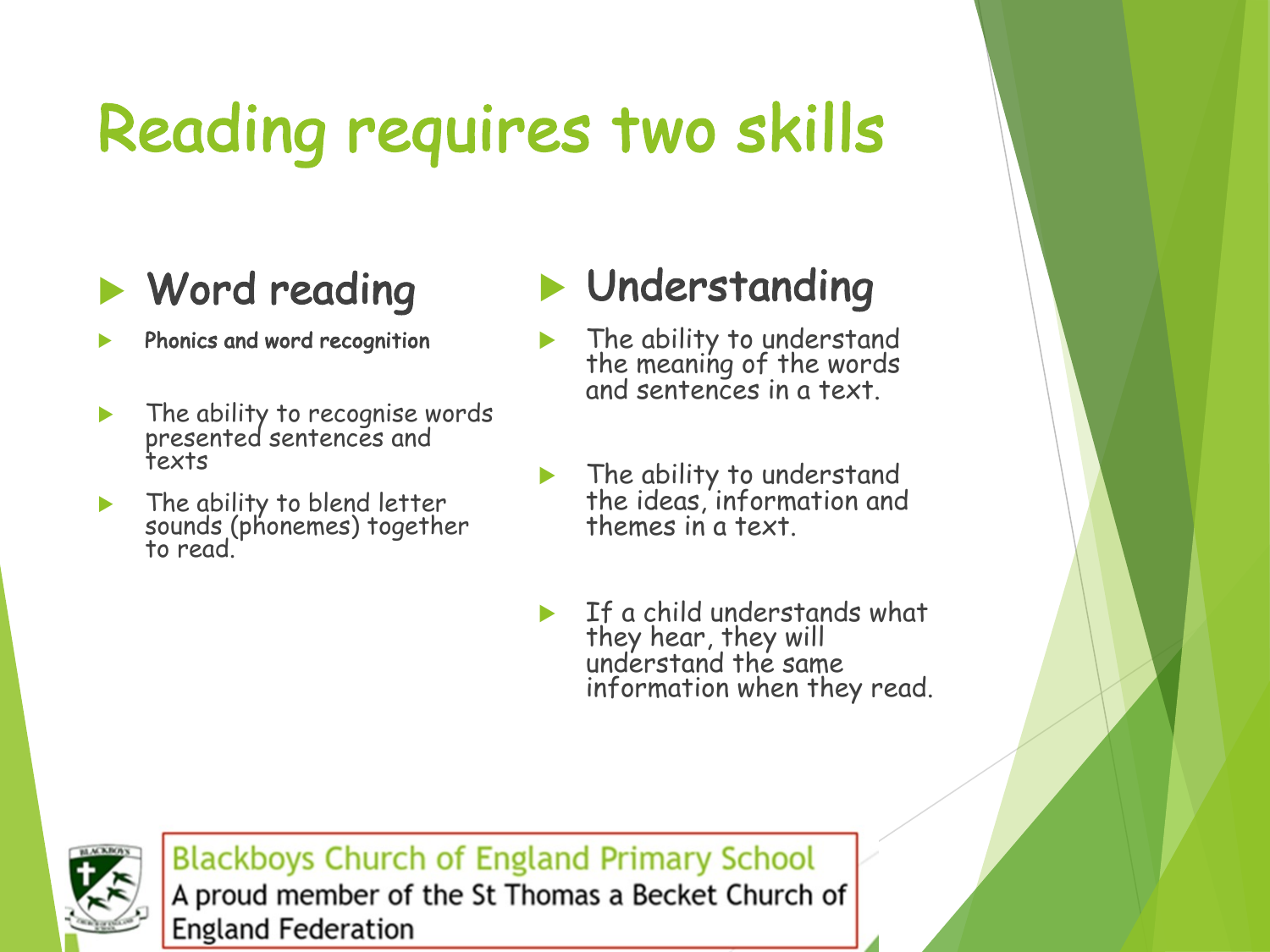#### Early reading Phonics







**Blackboys Church of England Primary School** 

A proud member of the St Thomas a Becket Church of **England Federation**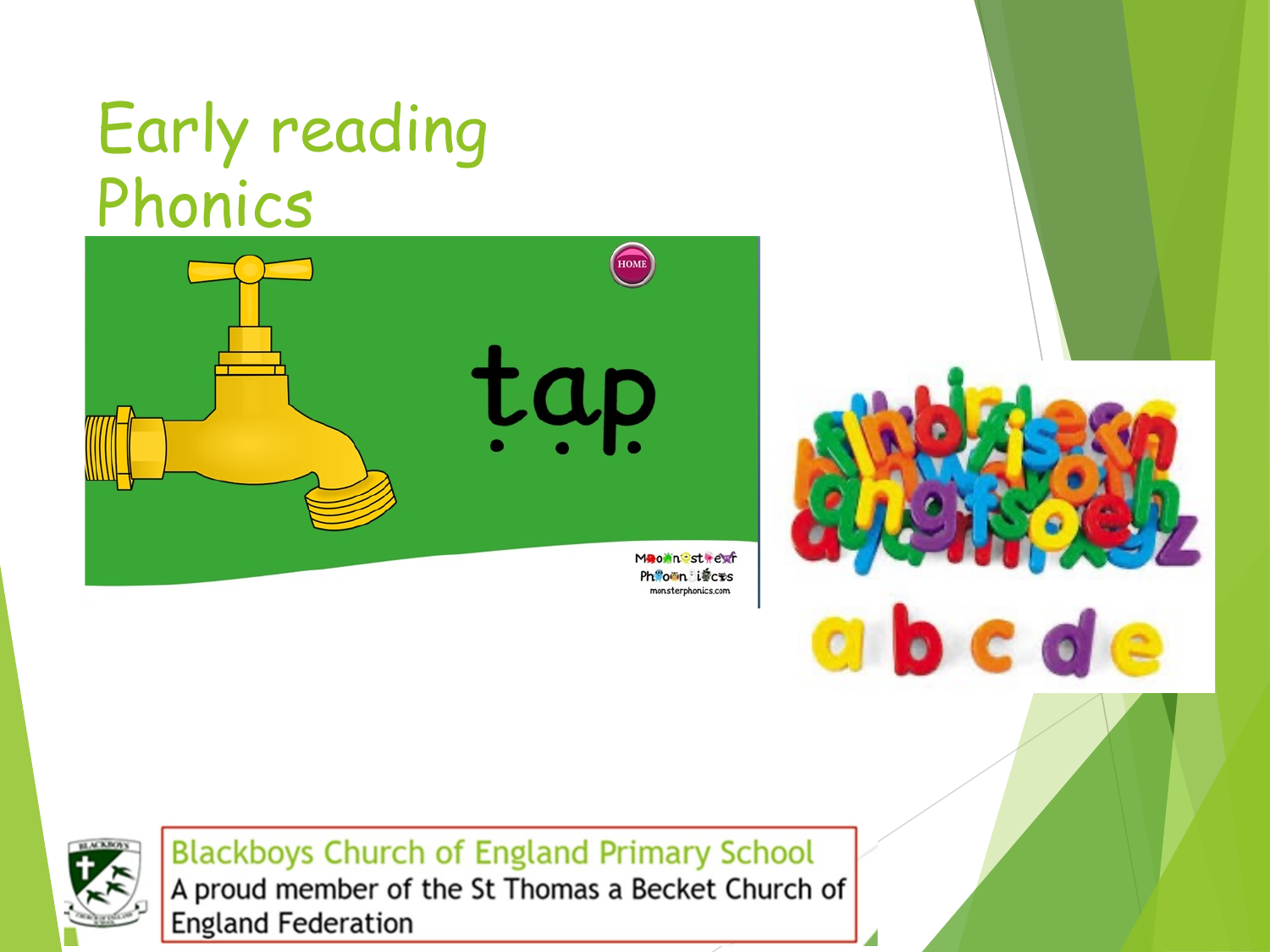# Older readings – building fluency

- Learn questions words who, what, why, when, how?
- Read questions,
- Pick out key words.
- Skim text to find the answer.
- Use pictures to find clues.
- Re-read text to check for sense (relating back to their phonic skills).

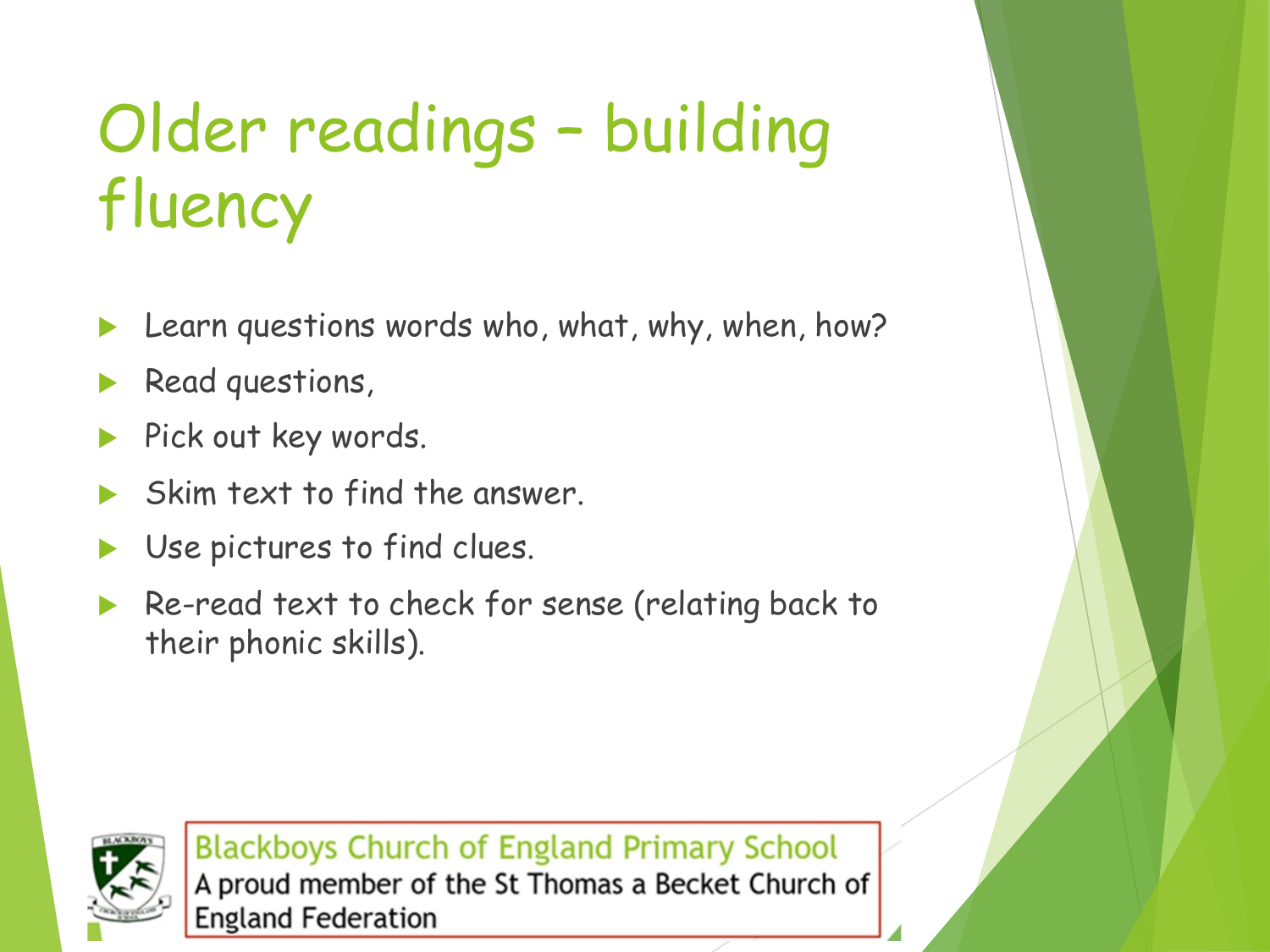### Be a great role-model!

- Find time in the day to read yourself.
- Let your children see that you get pleasure from reading.
- $\blacktriangleright$  Share favourite books/reading material with them.

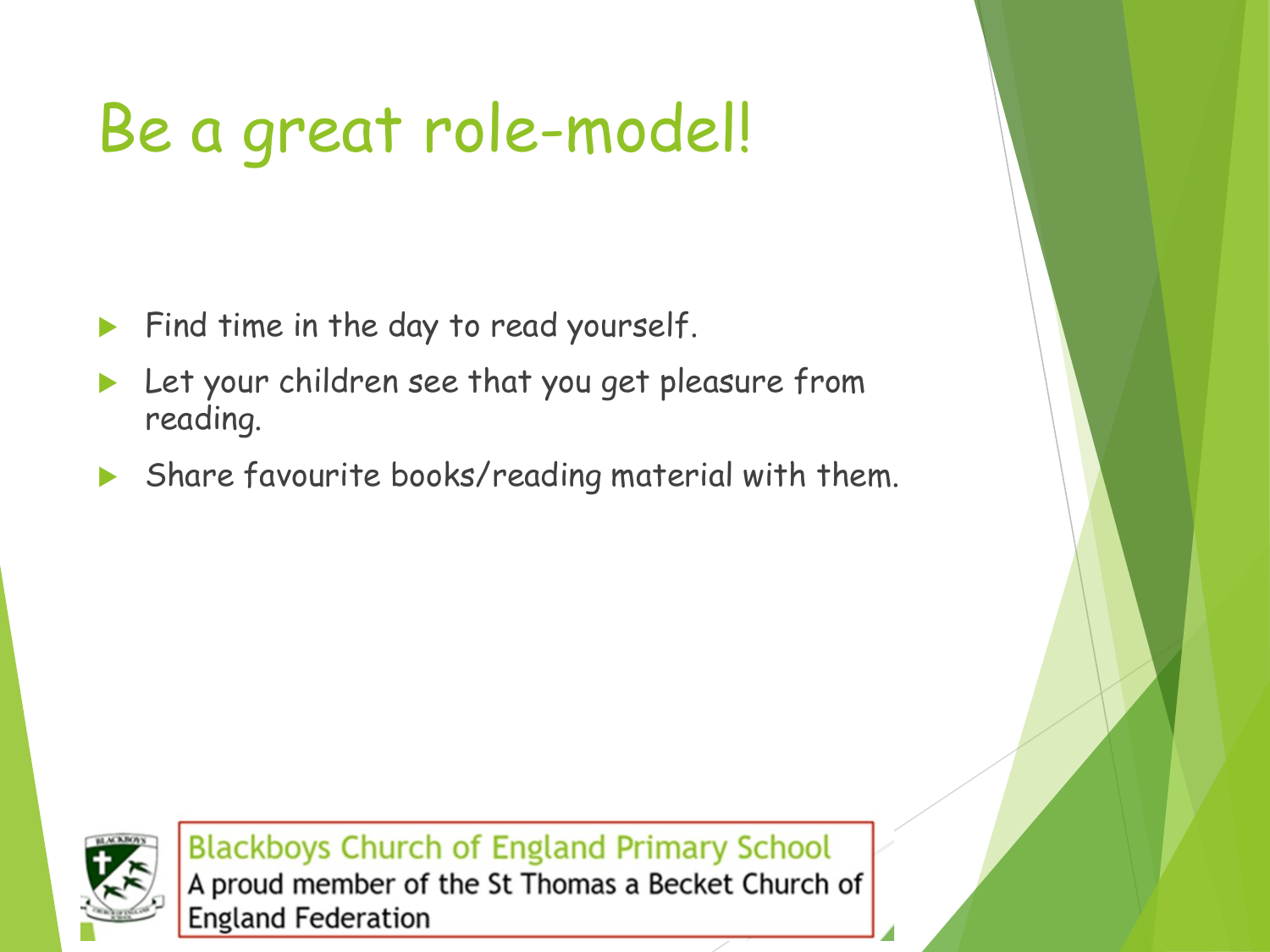#### What can they read at home?

- A school reading book is only one part of a child's reading repertoire.
- u Books, magazines, comics, annuals, football programmes, information books, brochures, catalogues, newspapers, maps, eBooks, websites, instructions, word cards, magnetic letters.
- Share books everyday
- Talk about books
- Read regularly

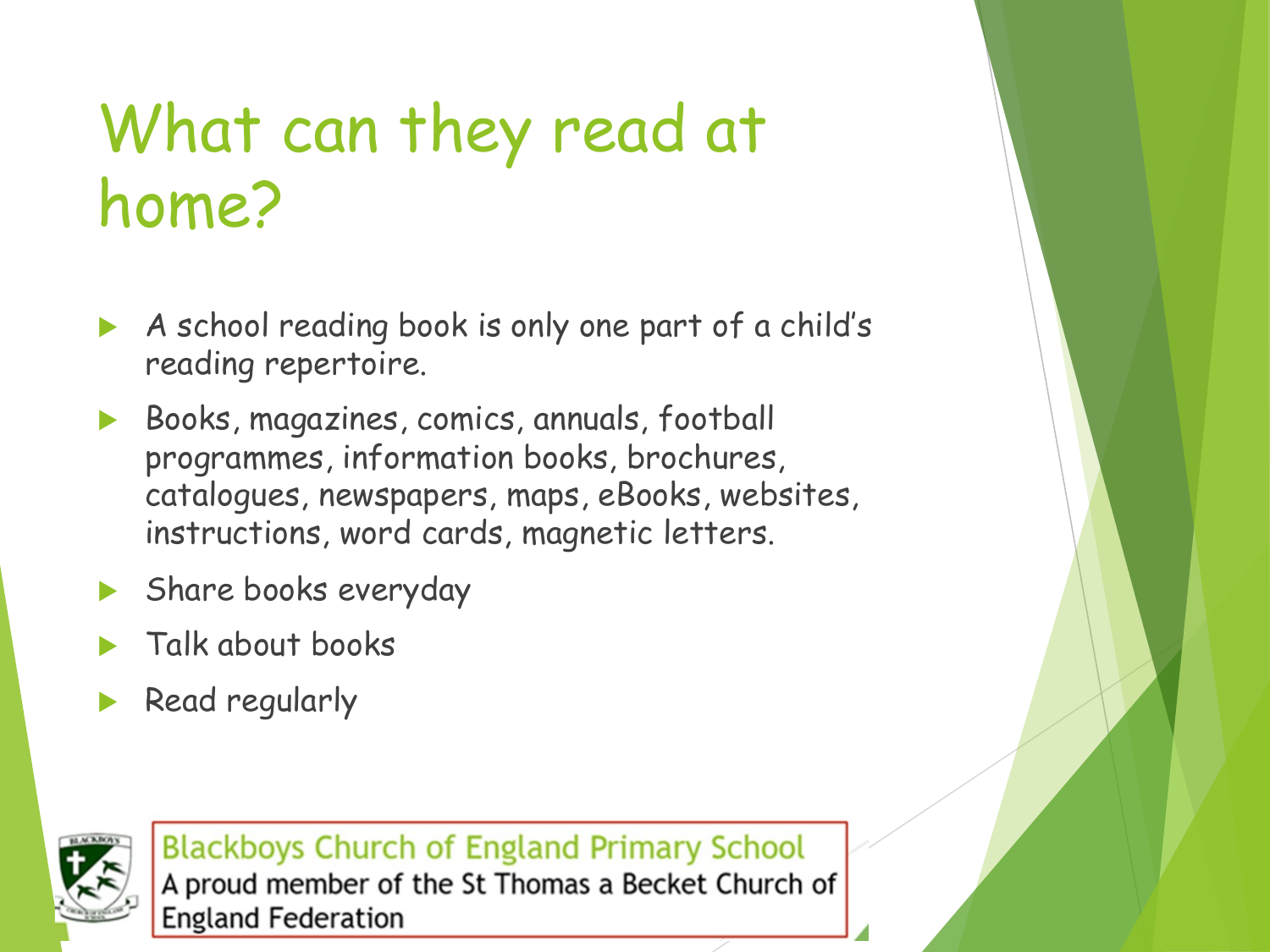## What to do if your child gets stuck

- Use phonics first. What sound does the word begin with? Can they say the sounds in the word? Blend them together.
- Read to the end of the sentence. What would make sense?
- What is the text about what might fit here?
- Encourage them to re-read to check for sense.
- Does it sound right?
- Look at the picture. Does it help?

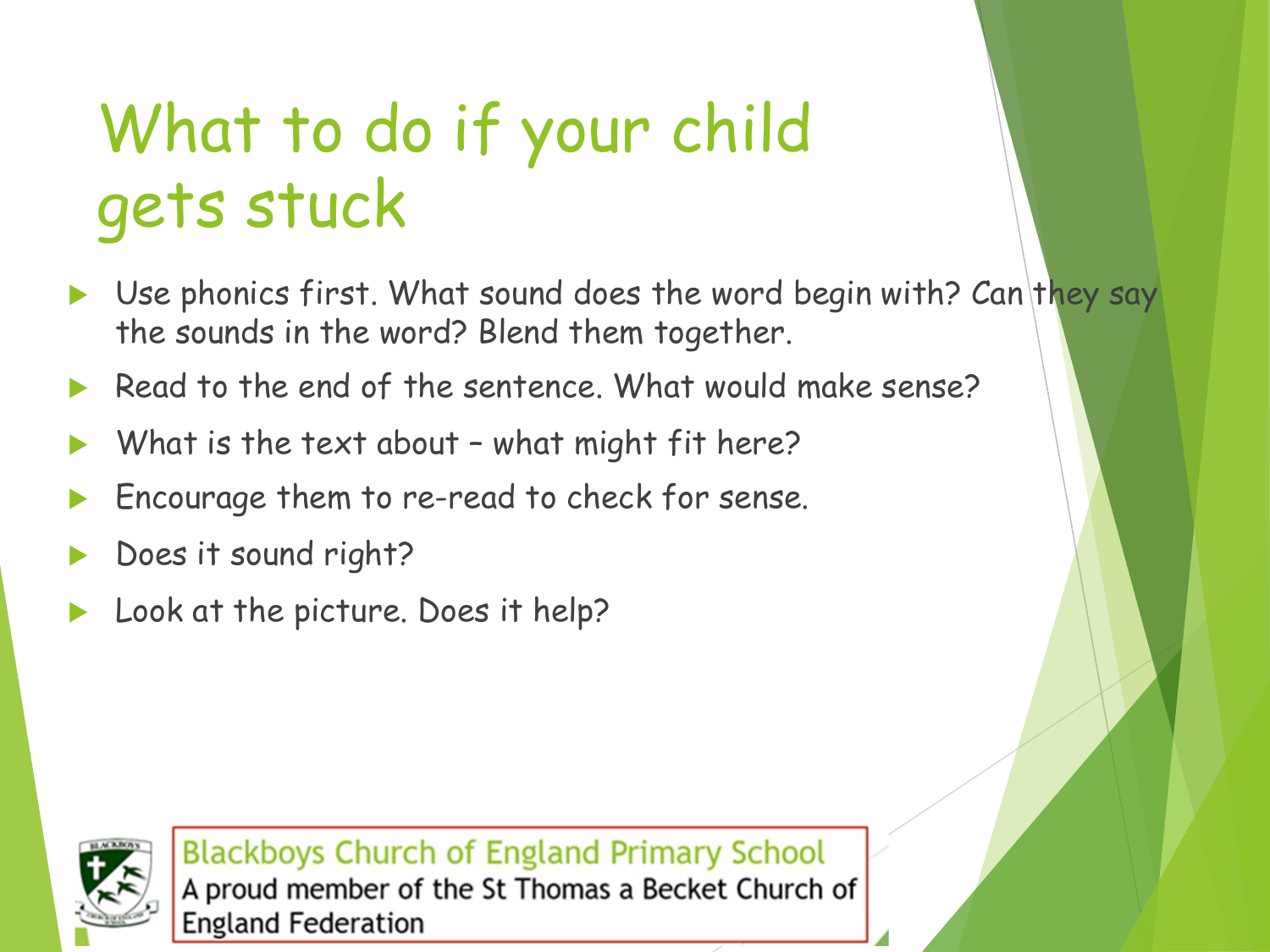## Making reading fun for you and your child

- Read small amounts of the book e.g. A couple of pages.
- If there is a lot of text on the page. Cover some and reveal it slowly to your child, so they aren't overwhelmed.
- Play with magnetic letters/letter cards to build words to practise blending.
- Write words on post it notes and make up silly sentences to read. Make sentences from the book that they have read are the words in the correct order.